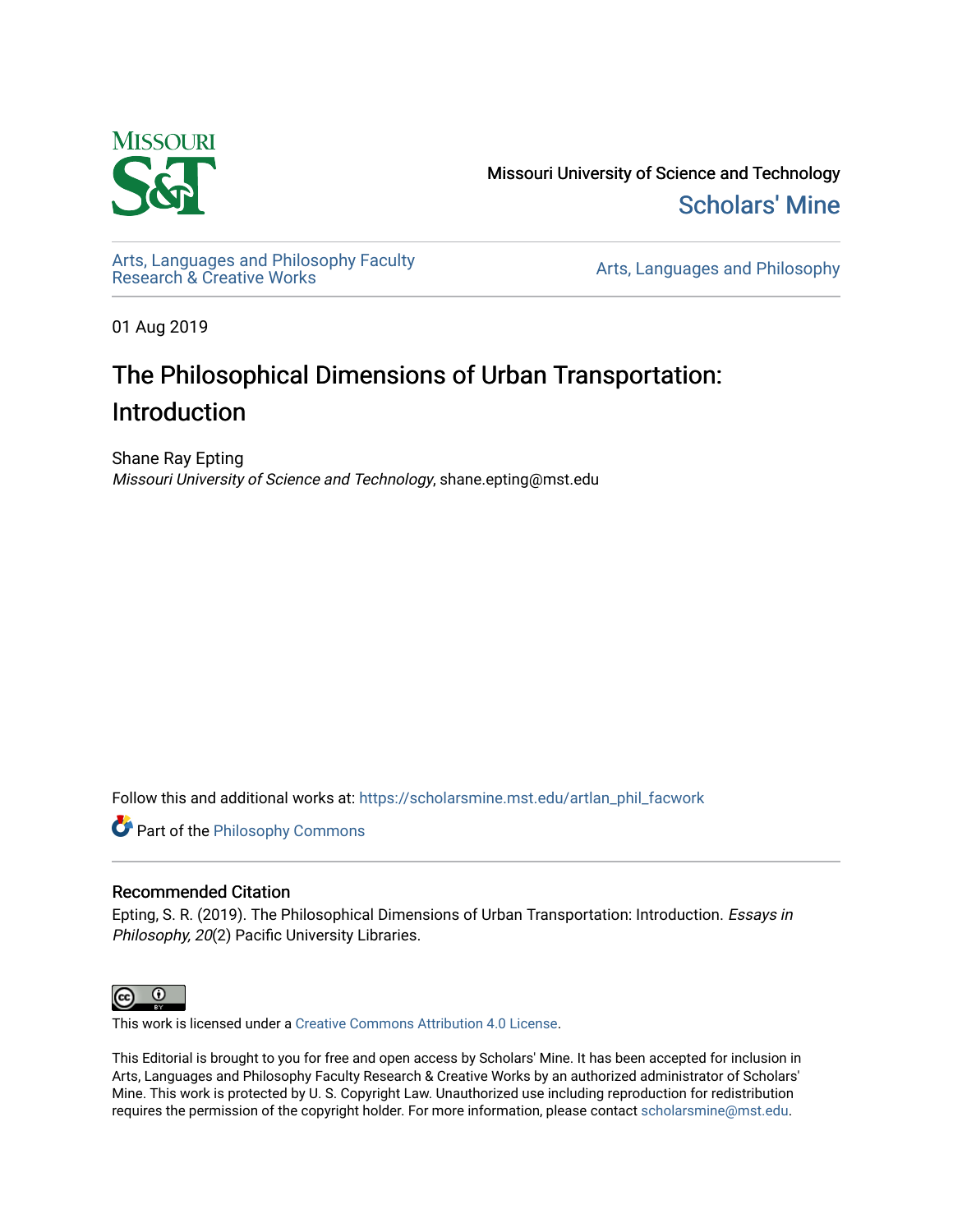## Essays in Philosophy

ISSN 1526-0569 | Essays in Philosophy is published by the Pacific University Libraries

**Volume 20, Issue 2 (2019)**

## The Philosophical Dimensions of Urban Transportation: Introduction

Shane Epting *Missouri University of Science and Technology*

Geographers, urban planners, and interdisciplinary scholars have made numerous contributions toward understanding urban transportation. Until recently, philosophers have largely neglected the topic, but now transportation is an expanding area of research, most notably in the emerging subfield known as philosophy of the city. This special issue aims to increase philosophical contributions to its study. Those who are working in this area are examining several subjects that were previously ignored. Transportation is one such topic. The articles in this special edition make this claim evident. Philosophy of the city is informed by several other subfields, and these articles on urban mobility make that notion apparent. They rely on insights from other areas of philosophy such as aesthetics, ethics, philosophy of technology, feminist philosophy, and phenomenology.

For example, Samantha Noll and Laci Hubbard-Mattix exhibit how transportation specialists could benefit from looking at mobility issues through a lens of feminist intersectionality. Through identifying this possible avenue, they reveal new ways for thinking about urban transportation that would bolster inclusivity in cities. Similarly, Sana Iqbal employs a phenomenological approach to address how public transport affects women in the city of Karachi through creating the conditions for social exclusion. These insightful papers could well serve transportation planners and engineers who are dealing with mobility issues in urban environments.

Essays Philos (2019)20:2 | DOI: 10.7710/1526-0569.1627 Correspondence: shane.epting@gmail.com



© 2019 Epting This open access article is distributed under a Creative Commons Attribution 4.0 License ([https://](https://creativecommons.org/licenses/by/4.0/) [creativecommons.org/licenses/by/4.0/](https://creativecommons.org/licenses/by/4.0/))